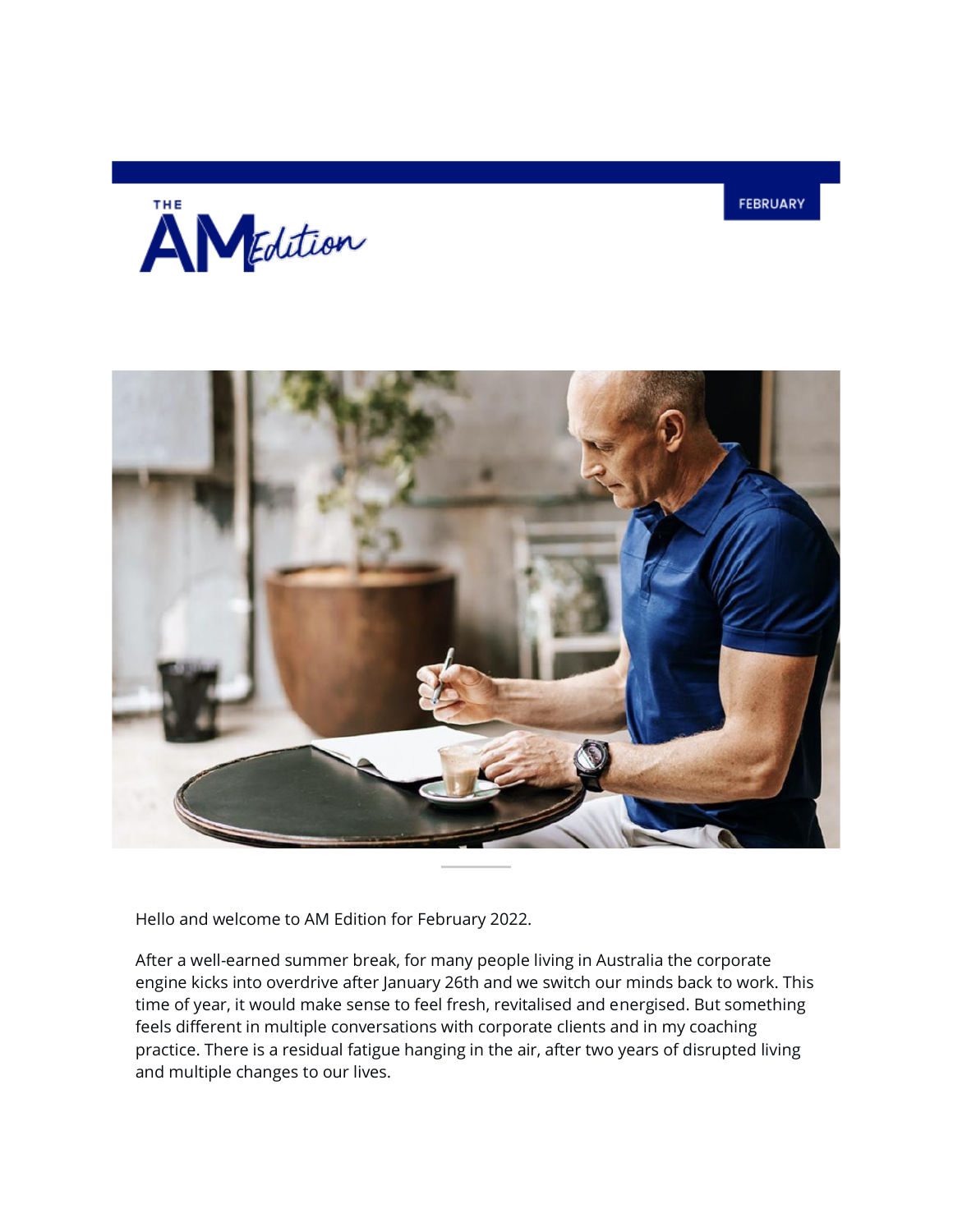But I'm not buying it (at least not without offering a strategy to counterbalance the fatigue).

The theme this month is reflecting on the growth and changes COVID has impacted; putting a proactive plan in place to stay fresh for 2022 (just like we do when periodising an athlete's year); listen all about the power of perseverance and 5 take outs from my popular new Keynote, High Performance Reset, to get you off to a strong start.

**WATCH:** COVID and Post-Traumatic Growth

**READ:** Annual Recovery Planner

**LISTEN:** Perseverance, Core Values and Leadership Habits with Padraig O'Sullivan

**ENGAGE:** High Performance Reset Keynote

fucher



## **COVID and Post-Traumatic Growth**

The definition of post-traumatic growth (PTG) was developed in the early 90's. The theory suggests that people can emerge from trauma or adversity having achieved positive personal growth. It's a comforting idea in the best of times. But it holds particular appeal as we live through a pandemic and attempt to make meaning of what has happened over the previous two years.

PTG is the positive growth that can happen as a result of struggling and pushing through adversity. We can recalibrate our priorities, reconnect to ourselves and those around us, we can rediscover our sense of meaning and purpose and we can become more resilient. I recently joined the crew on ABC News Breakfast to discuss.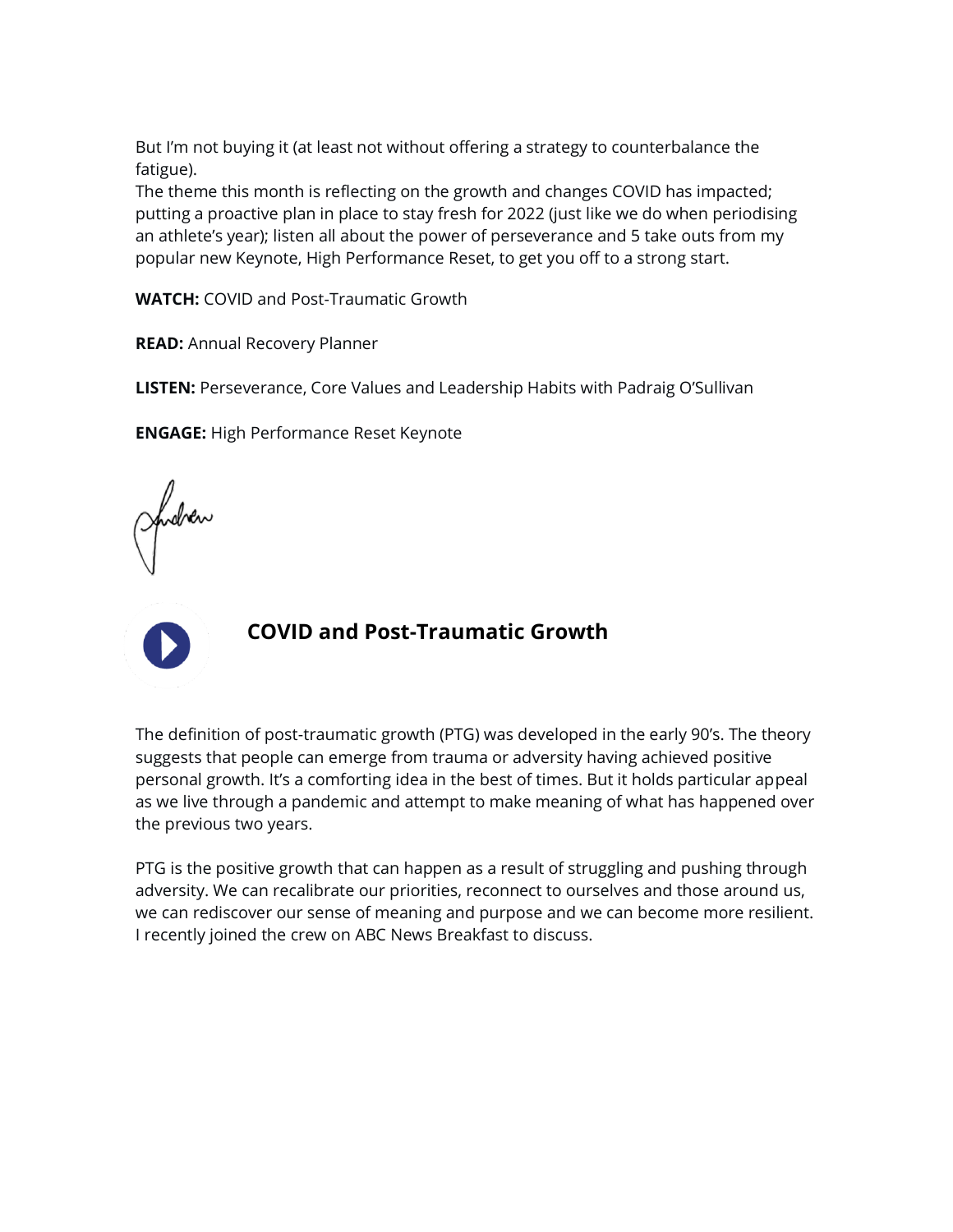

**Click here to read a detailed blog on [Post-Traumatic](https://andrewmay.lt.acemlnb.com/Prod/link-tracker?notrack=1¬rack=1&redirectUrl=aHR0cHMlM0ElMkYlMkZ3d3cuYW5kcmV3bWF5LmNvbSUyRm1ha2luZy1tZWFuaW5nLWFuZC1wb3N0LXRyYXVtYXRpYy1ncm93dGglMkY=&sig=71qBMpDEgSMWwkcHQCcBs9E5tcvJLt3FvsaJ3S8T28St&iat=1649118469&a=%7C%7C1001112958%7C%7C&account=andrewmay%2Eactivehosted%2Ecom&email=LRRV6glqIfcVPcYsJBrMHi%2FZD%2BmsUFpJrc5fHf6IoVE%3D&s=bad97c655476f96a390a72c05a742011&i=94A71A5A555) Growt[h](https://andrewmay.lt.acemlnb.com/Prod/link-tracker?notrack=1¬rack=1&redirectUrl=aHR0cHMlM0ElMkYlMkZ3d3cuYW5kcmV3bWF5LmNvbSUyRm1ha2luZy1tZWFuaW5nLWFuZC1wb3N0LXRyYXVtYXRpYy1ncm93dGglMkY=&sig=71qBMpDEgSMWwkcHQCcBs9E5tcvJLt3FvsaJ3S8T28St&iat=1649118469&a=%7C%7C1001112958%7C%7C&account=andrewmay%2Eactivehosted%2Ecom&email=LRRV6glqIfcVPcYsJBrMHi%2FZD%2BmsUFpJrc5fHf6IoVE%3D&s=bad97c655476f96a390a72c05a742011&i=94A71A5A555)**



### **Annual Recovery Plan**

In my role as Mental Skills Coach for the Parramatta Eels, I have been working with players, coaches and support staff in the off season with the primary goal of ensuring that we play our best football under pressure, on the day, when it really matters.

Working in elite sport for more than two decades has taught me the importance of recovery and regeneration. But when I ask corporate clients 'what are your recovery strategies?' I normally get a blank look. What the? Huh?

Having an Annual Recovery Plan is a proactive way to stay fresh throughout the year and prepare for the months you know are going to test you – for me, this is Conference Season, which is normally February, late July/August and October.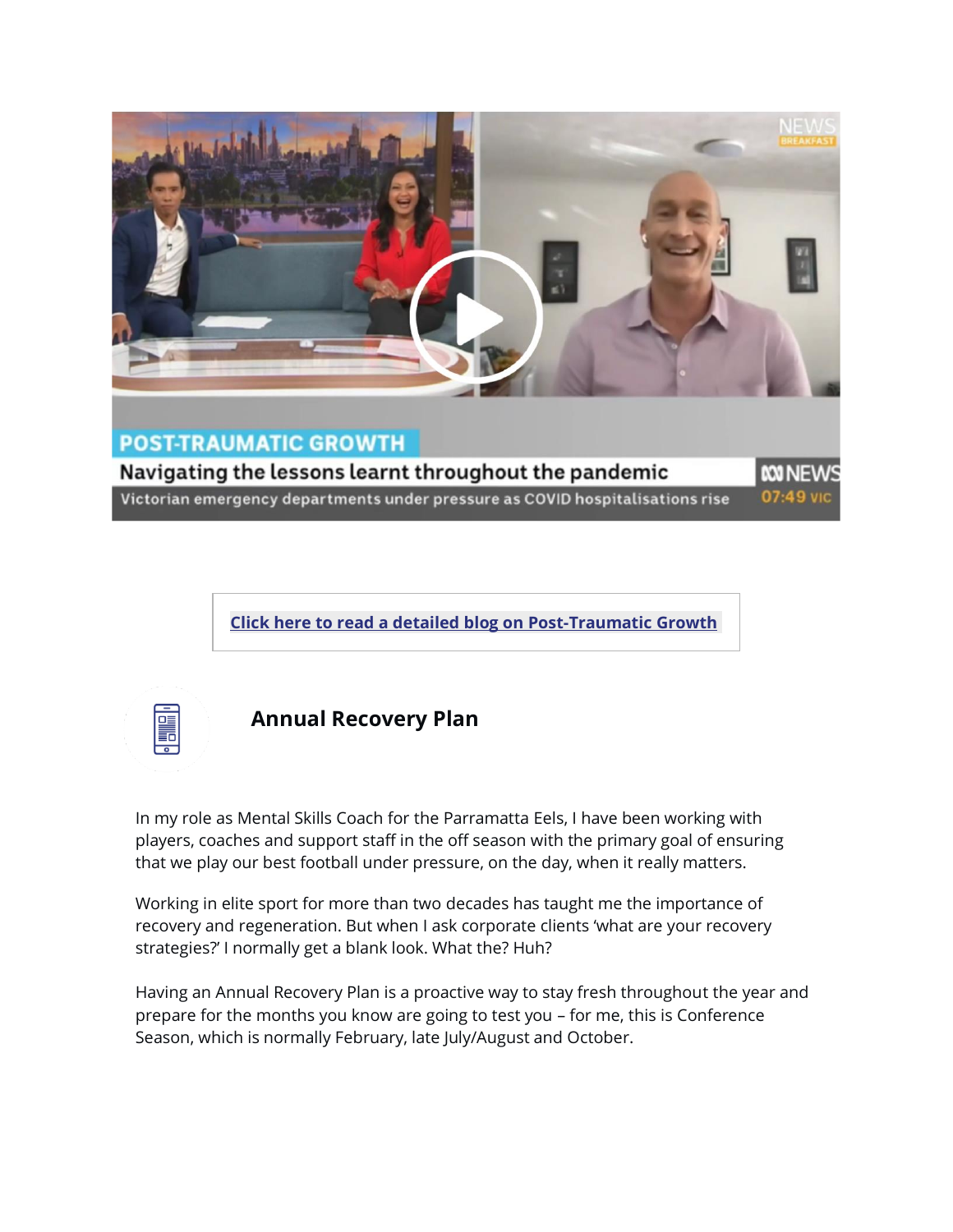Click here to read a blog on [Annual Recovery Plan,](https://andrewmay.lt.acemlnb.com/Prod/link-tracker?notrack=1¬rack=1&redirectUrl=aHR0cHMlM0ElMkYlMkZ3d3cuYW5kcmV3bWF5LmNvbSUyRmFubnVhbC1yZWNvdmVyeS1wbGFuJTJG&sig=Dmjeg3vDuvNZykggnySPnJf211q3y7UTYAsCiX6pomkA&iat=1649118469&a=%7C%7C1001112958%7C%7C&account=andrewmay%2Eactivehosted%2Ecom&email=LRRV6glqIfcVPcYsJBrMHi%2FZD%2BmsUFpJrc5fHf6IoVE%3D&s=bad97c655476f96a390a72c05a742011&i=94A71A5A556) download the [Annual Recovery](https://andrewmay.lt.acemlnb.com/Prod/link-tracker?notrack=1¬rack=1&redirectUrl=aHR0cHMlM0ElMkYlMkZzMy5hbWF6b25hd3MuY29tJTJGa2FqYWJpLXN0b3JlZnJvbnRzLXByb2R1Y3Rpb24lMkZzaXRlcyUyRjY1OTA3JTJGdGhlbWVzJTJGMjE0ODE1ODA1NCUyRmRvd25sb2FkcyUyRmI1d2F2b3BKUldLNTZKSWthU3dEX0FubnVhbF9SZWNvdmVyeV9QbGFubmVyLnBkZg==&sig=8kux5Wg49fhK4ZXK2RycVrzokMma7FoBzjzZgfmYtuQx&iat=1649118469&a=%7C%7C1001112958%7C%7C&account=andrewmay%2Eactivehosted%2Ecom&email=LRRV6glqIfcVPcYsJBrMHi%2FZD%2BmsUFpJrc5fHf6IoVE%3D&s=bad97c655476f96a390a72c05a742011&i=94A71A5A552)  [Planner](https://andrewmay.lt.acemlnb.com/Prod/link-tracker?notrack=1¬rack=1&redirectUrl=aHR0cHMlM0ElMkYlMkZzMy5hbWF6b25hd3MuY29tJTJGa2FqYWJpLXN0b3JlZnJvbnRzLXByb2R1Y3Rpb24lMkZzaXRlcyUyRjY1OTA3JTJGdGhlbWVzJTJGMjE0ODE1ODA1NCUyRmRvd25sb2FkcyUyRmI1d2F2b3BKUldLNTZKSWthU3dEX0FubnVhbF9SZWNvdmVyeV9QbGFubmVyLnBkZg==&sig=8kux5Wg49fhK4ZXK2RycVrzokMma7FoBzjzZgfmYtuQx&iat=1649118469&a=%7C%7C1001112958%7C%7C&account=andrewmay%2Eactivehosted%2Ecom&email=LRRV6glqIfcVPcYsJBrMHi%2FZD%2BmsUFpJrc5fHf6IoVE%3D&s=bad97c655476f96a390a72c05a742011&i=94A71A5A552) template and I have also provided a copy of my recovery plan for the year ahead.

**Click here to read the full [article](https://andrewmay.lt.acemlnb.com/Prod/link-tracker?notrack=1¬rack=1&redirectUrl=aHR0cHMlM0ElMkYlMkZ3d3cuYW5kcmV3bWF5LmNvbSUyRmFubnVhbC1yZWNvdmVyeS1wbGFuJTJG&sig=Dmjeg3vDuvNZykggnySPnJf211q3y7UTYAsCiX6pomkA&iat=1649118469&a=%7C%7C1001112958%7C%7C&account=andrewmay%2Eactivehosted%2Ecom&email=LRRV6glqIfcVPcYsJBrMHi%2FZD%2BmsUFpJrc5fHf6IoVE%3D&s=bad97c655476f96a390a72c05a742011&i=94A71A5A556)**

## **Perseverance, Core Values and Leadership Habits with Padraig O'Sullivan**



This was the 30th and final episode we recorded as part of the NAB Business Fit Podcast. A BIG THANK YOU to Ana Marinkovis and her visionary team at NAB Small Business Bank for sponsoring this podcast over the previous 18 months. It has been a great opportunity; a massive learning curve and we are very grateful to everyone who has listened to the podcast and supported us along the way. Exciting news – in March we are launching a new podcast called 'StriveStronger by Andrew May.' More on that soon.

In this episode with Padraig O'Sullivan, a coach and consultant working with some of Australia's top companies and executives, we discuss the value of money as a barometer for success, why different styles of leadership are important, the common habits of successful people and much more. Starting out as a prospective priest in Ireland, moving to nursing in one of the UK's top heart health clinics and eventually moving to Australia where he found himself with a total of \$24.45 in his bank account Pod has definitely seen the ups and downs of life.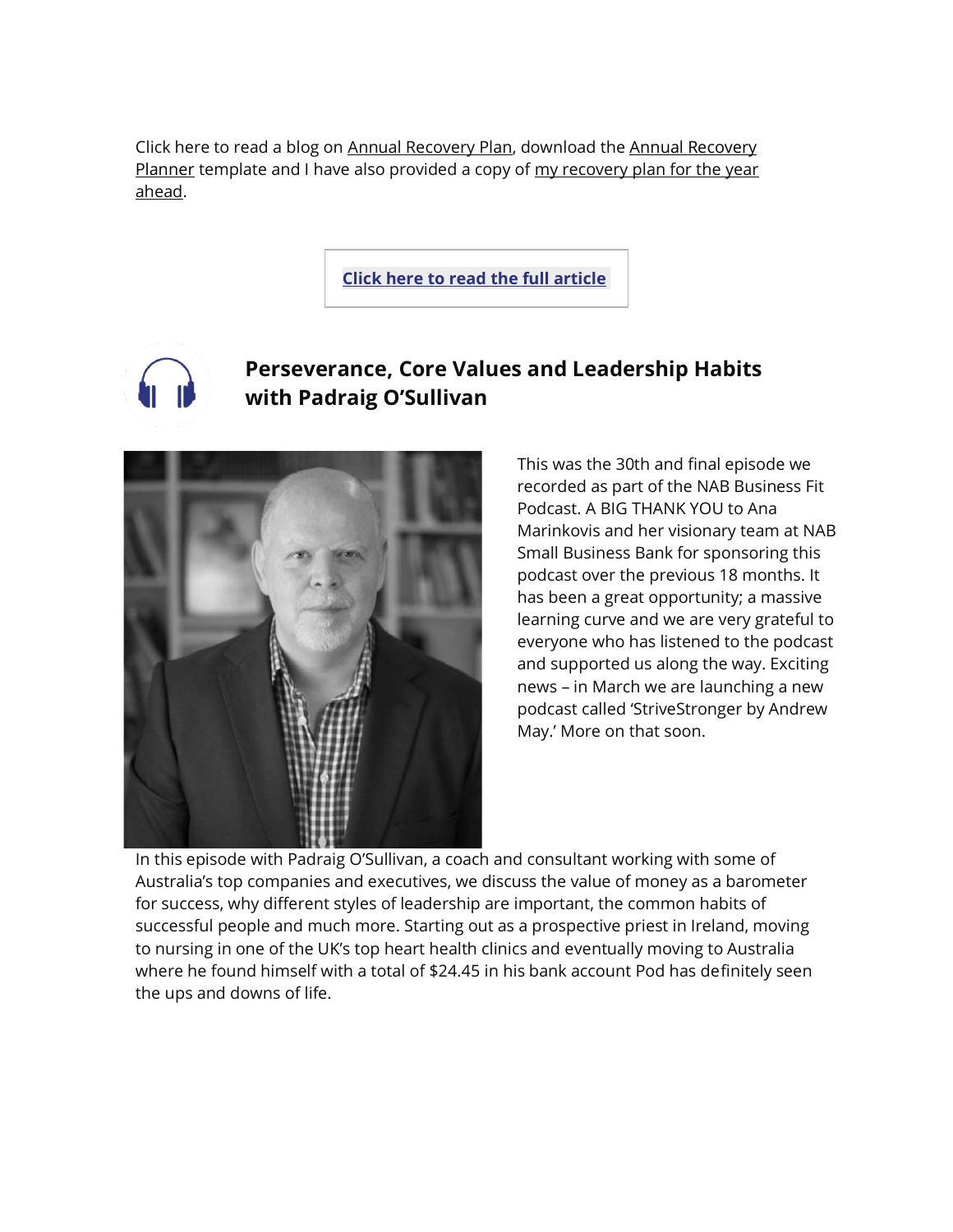**Listen to the full [episode](https://andrewmay.lt.acemlnb.com/Prod/link-tracker?notrack=1¬rack=1&redirectUrl=aHR0cHMlM0ElMkYlMkZ3d3cuYW5kcmV3bWF5LmNvbSUyRnBvZGNhc3RzJTJGMzAtcGFkcmFpZy1vc3VsbGl2YW4tcGVyc2V2ZXJhbmNlLWNvcmUtdmFsdWVzLWFuZC1sZWFkZXJzaGlwLWhhYml0cyUyRg==&sig=ACiZwWB6fMiytr8J6QXbN8QKdg6Pab7hLJZMUgNVEYoM&iat=1649118469&a=%7C%7C1001112958%7C%7C&account=andrewmay%2Eactivehosted%2Ecom&email=LRRV6glqIfcVPcYsJBrMHi%2FZD%2BmsUFpJrc5fHf6IoVE%3D&s=bad97c655476f96a390a72c05a742011&i=94A71A5A550) her[e](https://andrewmay.lt.acemlnb.com/Prod/link-tracker?notrack=1¬rack=1&redirectUrl=aHR0cHMlM0ElMkYlMkZ3d3cuYW5kcmV3bWF5LmNvbSUyRnBvZGNhc3RzJTJGMzAtcGFkcmFpZy1vc3VsbGl2YW4tcGVyc2V2ZXJhbmNlLWNvcmUtdmFsdWVzLWFuZC1sZWFkZXJzaGlwLWhhYml0cyUyRg==&sig=ACiZwWB6fMiytr8J6QXbN8QKdg6Pab7hLJZMUgNVEYoM&iat=1649118469&a=%7C%7C1001112958%7C%7C&account=andrewmay%2Eactivehosted%2Ecom&email=LRRV6glqIfcVPcYsJBrMHi%2FZD%2BmsUFpJrc5fHf6IoVE%3D&s=bad97c655476f96a390a72c05a742011&i=94A71A5A550)**



# **High Performance RESET (keynote)**

This is one of the new/updated keynotes we recently launched to the market, and it has really hit the mark with multiple companies already booking High Performance RESET to support their teams to press refresh and get ready for 2022.

Click below to watch a highlights video of the presentation.



#### **Recharge, refresh and recalibrate after a crazy 18 months and fire up for the year ahead.**

Research combined with the opportunity of working with world-class performers in sport, business, science, education and the military for two decades shows success leaves clues. High performing individuals and winning teams display similar characteristics.